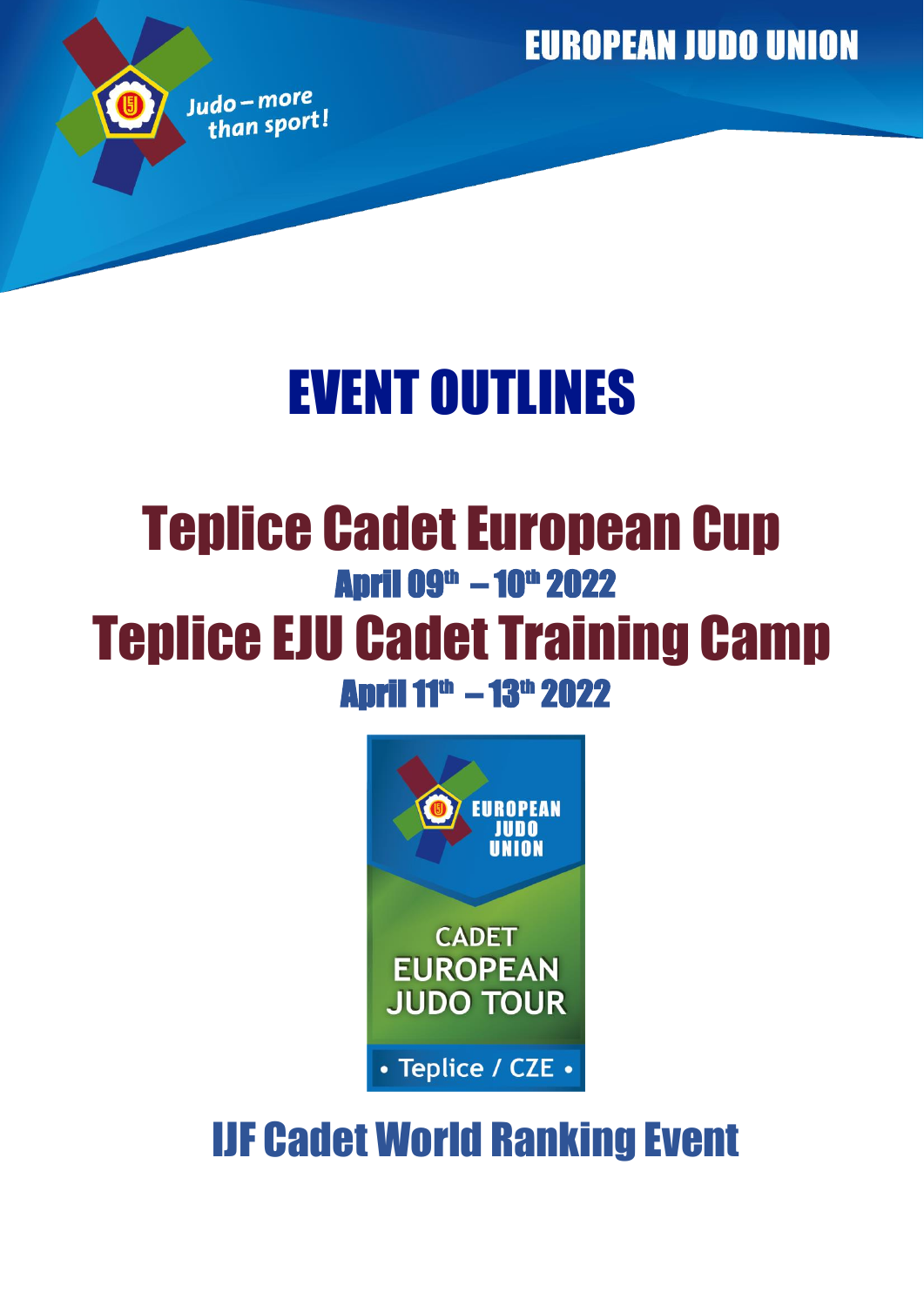

### **1. Organizer**

#### **Czech Judo Federation**

| Address: | Zatopkova 100/2, Prague |
|----------|-------------------------|
| Email:   | czechjudo@czechjudo.cz  |
| Tel:     | 00420602273617          |

#### **Emergency Contacts:**

| General matters | Mr. Petr Smolik     |
|-----------------|---------------------|
| Accommodation:  | Ms. Helena Prokesov |
| Transport       | Mr. Martin Prokes   |

smolik@czechjudo.cz; 00420252972 accommodation: Maccommodation: Maccommodation: <mark>[ejuteplice22@seznam.cz;](mailto:ejuteplice22@seznam.cz) 00420775145001</mark> martin-prokes69@seznam.cz; 00420776701841

### **2. Regulations to minimize COVID-19 related risks**

#### **ANYONE NOT FOLLOWING THE LOCAL GOVERNMENT AND IJF COVID-19 PROTOCOLS WILL BE REMOVED FROM THE EVENT AND SUBJECT TO DISCIPLINARY ACTION!**

The fundamental principle throughout all EJU events during the COVID-19 era is to Protect and Be Protected by wearing a mask, sanitising, distancing and respecting the recommendations of the "Protocol for resuming IJF events during the COVID-19 pandemic" hereafter referred to as the IJF COVID-19 Protocol. All participants have the mutual responsibility to protect each other.

Each National Federation delegation participant (athlete, coach, team official, physiotherapist, doctor President etc.) must have read and understood the latest version of the IJF COVID-19 Protocol which can be found here: covid.ijf.org

The COVID-19 vaccines provide protection to the vaccinated only against seriously falling ill, but not against getting infected or transmitting the virus to somebody else, even if the chances of the latter is very low. Therefore, until vaccination reaches a high level among the judo family and there are other effective preventive methods available, or until it is globally accepted to conduct activities without safety measures, all the participants of any EJU event must follow the same protocol (being PCR tested before the event, upon arrival, during the event (if necessary), wear a mask, wash hands, follow the bubble system, etc.) to protect and be protected, in the spirit of unity and solidarity which is in our community's moral code.

#### **COVID-19 DOCUMENTS**

All pre-event COVID-19 documents must be uploaded on the IJF platform: my.ijf.org before travelling. If assistance is required please contact covid@ijf.org. Fourteen (14) days after the event, all data will be deleted.

#### **EVENT PARTICIPATION**

To participate in an EJU event each delegate is responsible to follow:

- The rules to enter the host country
- The Local Organising Committee's (LOC) Government COVID-19 measures
- The IJF COVID-19 Protocol rules

The LOC Government measures may be stricter than those detailed in the IJF COVID-19 protocol or vice versa, the stricter rules MUST be followed.

#### **INSURANCE**

It is the responsibility of the National Federation to ensure that in addition to their normal insurance they have sufficient insurance in place to cover any COVID-19-related costs, including repatriation. The LOC of the event and the EJU accept no liability for any claims relating to cancellation of the event due to COVID-19 or medical costs for any COVID-19 related illness that may affect a National Federation delegation member during the event.

#### **PLEASE NOTE:**

**Each National Federation taking part must nominate a Covid-19 Manager who is fluent in English.**

#### **There can only be ONE (1) COVID-19 MANAGER PER FEDERATION!**

### **Before Travelling**

1. Check if you need a visa, and if yes - request it from the organiser. Please send a good quality passport copy (PDF) and filled in Visa Application form to the email: Ms. Katerina Bartunkova, kater.bartunkova@gmail.com. Please, see visa form uploaded.

2. Book accommodation and send a detailed rooming list. Last minute changes can be accommodated whilst the delegation waits in the bus or outside the hotel.

3. Present on arrival:

If you are FULLY vaccinated or recovered from Covid-19 disease in last 6 months before event: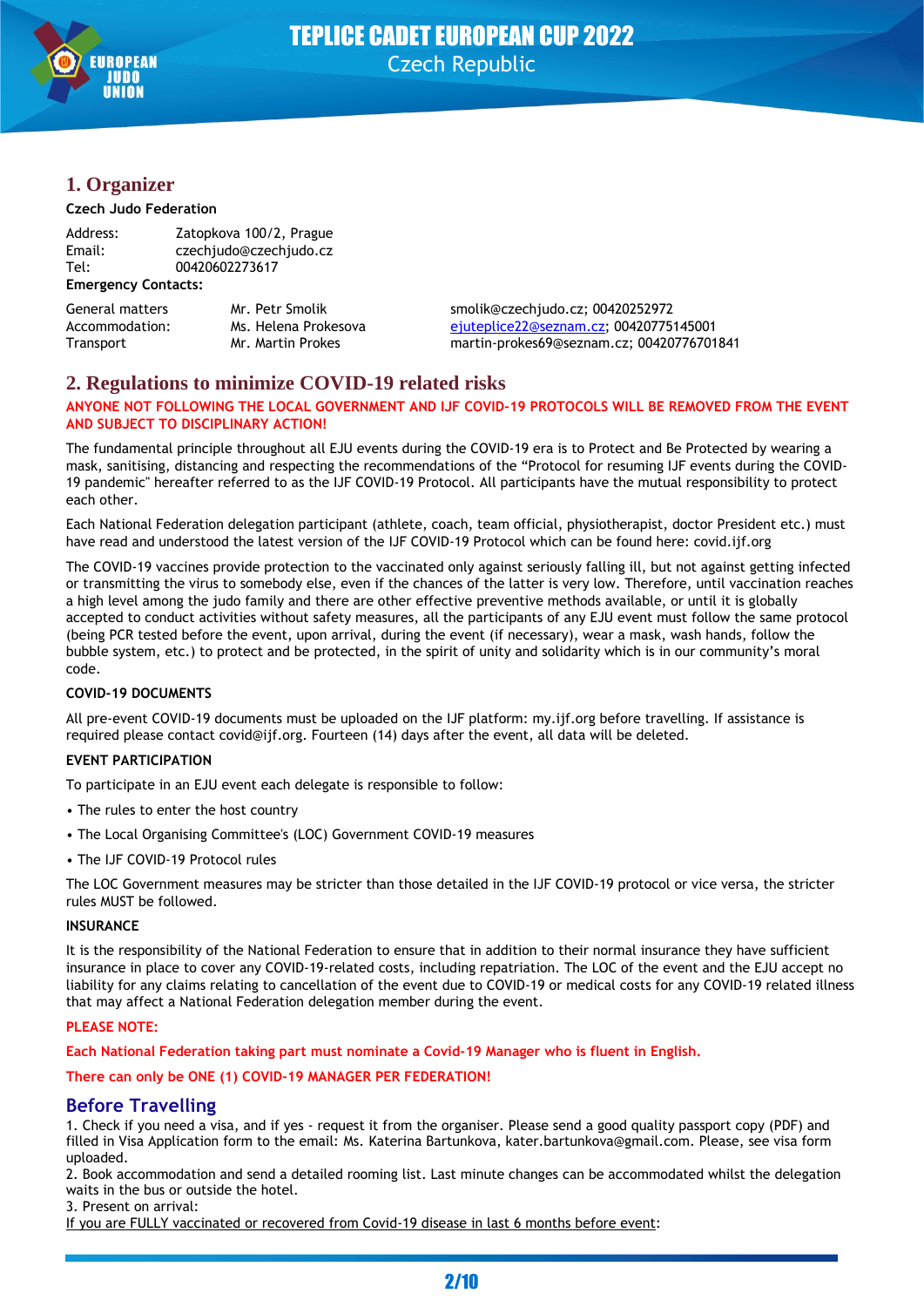

1 PCR test which is not older than 72 hours before entering the bubble and vaccination certificate or recovery certificate If you are not vaccinated:

two (2) Covid-19 negative individual medical certificates done maximum eight (8) days before entering the bubble and taken at least (minimum) 48 hours apart (can be more than 48 hours). Please make sure that all documents have also has an English version.

A person is considered fully vaccinated or equivalent to fully vaccinated if:

- has received 2 doses (or 1 dose of Janssen vaccine)
- has received 3 doses (in any vaccine combination)
- has been infected in the past 6 months (to the competition day\*)
- has been infected in the past 6 months and has received 1 dose
- has received 1 dose and then got infected in the past 6 months
- All vaccine types are accepted (not just EMA approved).

Validity of protection is 1 year from the last shot received, subject to change according to WHO recommendation. \*Recovery from infection passports is valid only for 6 months from the date of the positive test.

During the period when the tests are done you should stay isolated and limit contact with other people as much as possible. If you experience any kind of symptoms do not start to travel (even with two negative PCR tests).).

4. Present upon arrival IJF Liability Release Waiver which is uploaded to my.ijf.org once and is valid through the whole year 2022. The document can be found under the link: https://www.ijf.org/covid19/2663 and on EJU homepage for every event. 5. **PCR tests, Vaccination Certificate/Recovery Certificate, Liability Release Waiver must be uploaded to the platform my.ijf.org by NF administrator well in advance BEFORE TEAM ARRIVAL.**

### **Entering the Czech Republic**

The following must be brought/at hand for border control:

1. Passport, ID, and applicable visas, as required.

- All regular border-crossing regulations must be followed regarding the validity of passports and visas, as applicable for each respective country
- Border control officers will check documents (passports or other documents that contain similar information).

2. **All travelers to the Czech Republic must fill in the Entry prior to the arrival https://plf.uzis.cz/**

The regulations to enter Czech republic can be found under the link: https://covid.gov.cz/en/measures/travellingabroad/arriving-countries-high-risk-covid-19-transmission

### **Entering a bubble**

The event venues (hotels, sport hall, training hall etc.) will be classified as bubbles and to reduce risk a "bubble to bubble" concept will be used. People are NOT allowed to leave their bubble as contamination could occur endangering the safety of the event and the health of the participants.

1. At least one (1) PCR test per participant will be performed immediately upon arrival. The test will be held at Hotel Panorama. Until test results are obtained, all participants must remain in their hotel rooms, where water and any paid meals will be ensured until the receipt of the test results.

**Important: Athletes competing on Saturday MUST arrive on Thursday before 16:00.**

**Athletes competing on Sunday MUST arrive on Friday before 16:00!**

**Due to testing logistics NO EXCEPTIONS are possible.**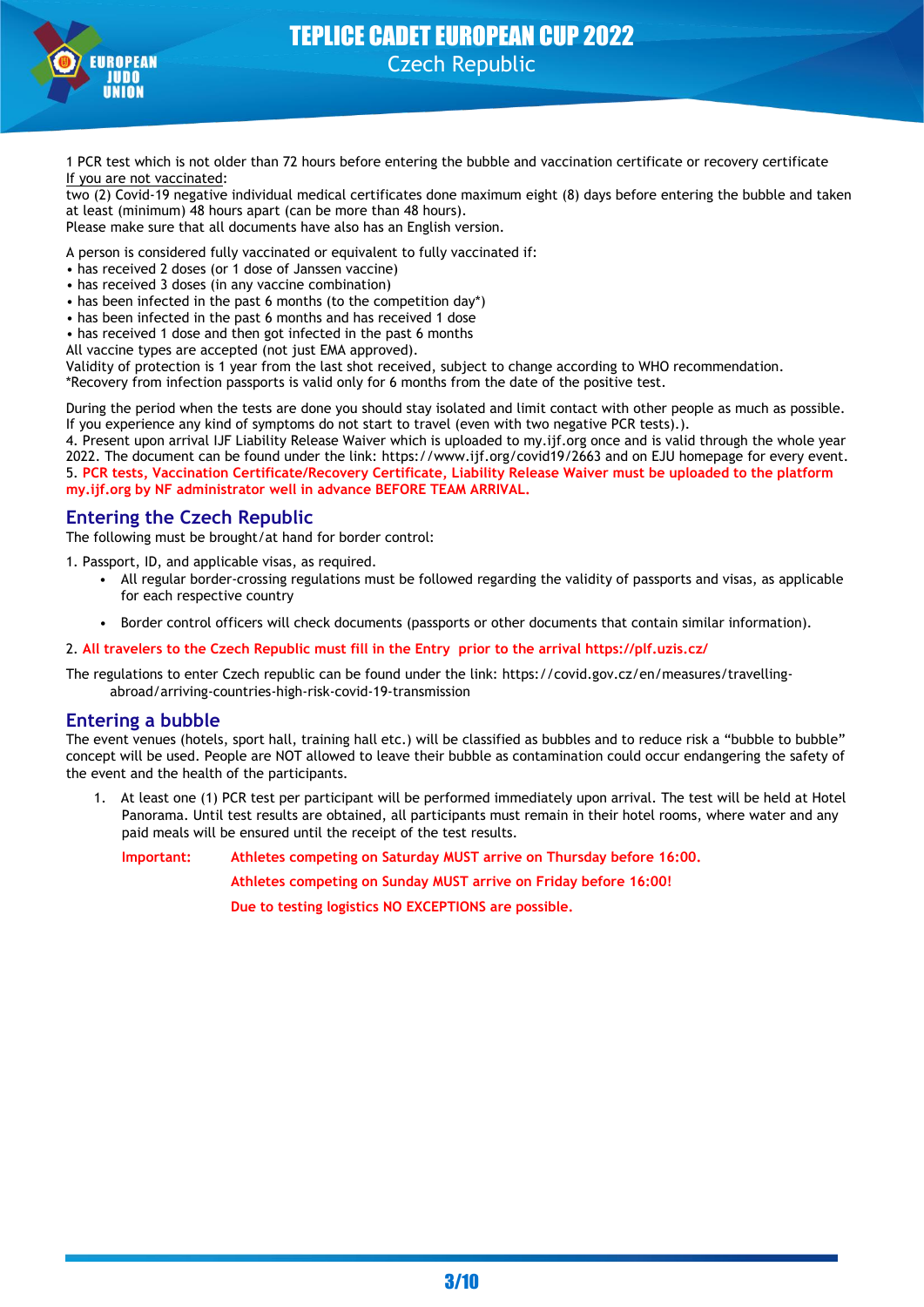

|                | Thursday                                                                                                                                          |                                      | Friday                 |                                         |                        |                  | Saturday                         |                                          |                         | Sunday                                                                                                                                             |                                  |              | Monday                   |                          |
|----------------|---------------------------------------------------------------------------------------------------------------------------------------------------|--------------------------------------|------------------------|-----------------------------------------|------------------------|------------------|----------------------------------|------------------------------------------|-------------------------|----------------------------------------------------------------------------------------------------------------------------------------------------|----------------------------------|--------------|--------------------------|--------------------------|
| 07:30          |                                                                                                                                                   |                                      |                        |                                         |                        |                  |                                  |                                          |                         |                                                                                                                                                    |                                  |              |                          |                          |
| 08:00          |                                                                                                                                                   |                                      |                        |                                         |                        |                  |                                  |                                          |                         | <b>Ref. Meet</b>                                                                                                                                   |                                  |              |                          |                          |
| 08:30          |                                                                                                                                                   |                                      |                        |                                         |                        |                  |                                  |                                          |                         |                                                                                                                                                    |                                  |              |                          |                          |
| 09:00          |                                                                                                                                                   |                                      |                        |                                         |                        |                  |                                  |                                          |                         |                                                                                                                                                    |                                  |              |                          |                          |
| 09:30          |                                                                                                                                                   |                                      |                        | results                                 |                        |                  |                                  | test                                     |                         |                                                                                                                                                    | test                             |              |                          |                          |
| 10:00          |                                                                                                                                                   |                                      |                        | tests Thursday                          |                        |                  | Delivery results<br>tests Friday | PCR Exit-                                |                         |                                                                                                                                                    | PCR Exit-                        |              |                          |                          |
| 10:30          |                                                                                                                                                   |                                      |                        | Delivery                                |                        |                  |                                  |                                          |                         |                                                                                                                                                    |                                  |              |                          |                          |
| 11:00          |                                                                                                                                                   |                                      |                        |                                         |                        |                  |                                  |                                          |                         |                                                                                                                                                    |                                  |              |                          |                          |
| 11:30          |                                                                                                                                                   |                                      |                        |                                         | $\hat{=}$              |                  |                                  |                                          | $\widehat{\mathcal{L}}$ |                                                                                                                                                    |                                  |              |                          |                          |
| 12:00          |                                                                                                                                                   |                                      |                        |                                         |                        |                  |                                  |                                          |                         |                                                                                                                                                    |                                  |              |                          |                          |
| 12:30          |                                                                                                                                                   |                                      |                        |                                         |                        |                  |                                  |                                          |                         |                                                                                                                                                    |                                  |              |                          |                          |
| 13:00          | Atheltes Day 1                                                                                                                                    |                                      |                        |                                         |                        |                  |                                  |                                          |                         |                                                                                                                                                    |                                  |              |                          |                          |
| 13:30          |                                                                                                                                                   |                                      |                        |                                         |                        |                  |                                  |                                          |                         |                                                                                                                                                    |                                  | $\mathbf{z}$ | Departure Athletes Day 1 | Departure Athletes Day 2 |
| 14:00          | Arrival Covid-19 Manager<br>$\mathbf{d}$                                                                                                          |                                      | Arrival Athletes Day 2 |                                         |                        | Accreditation    |                                  |                                          |                         | Day                                                                                                                                                |                                  | Day          |                          |                          |
| 14:30          |                                                                                                                                                   |                                      |                        |                                         | Training (Athletes Day |                  |                                  |                                          | Training (Athletes Day  | Competition                                                                                                                                        |                                  | Competition  |                          |                          |
| 15:00          |                                                                                                                                                   |                                      |                        |                                         |                        |                  |                                  |                                          |                         |                                                                                                                                                    |                                  |              |                          |                          |
| 15:30          |                                                                                                                                                   | <b>PCR</b> test                      |                        | for PCR test                            |                        |                  |                                  |                                          |                         |                                                                                                                                                    |                                  |              |                          |                          |
| 16:00          |                                                                                                                                                   | $\overline{5}$                       |                        |                                         |                        |                  |                                  |                                          |                         |                                                                                                                                                    |                                  |              |                          |                          |
| 16:30          |                                                                                                                                                   | must wait in the hotel<br>the result |                        | for the result<br>taking                |                        |                  |                                  |                                          |                         |                                                                                                                                                    |                                  |              |                          |                          |
| 17:00          |                                                                                                                                                   | taking                               |                        |                                         |                        |                  |                                  |                                          |                         |                                                                                                                                                    |                                  |              |                          |                          |
| 17:30          |                                                                                                                                                   | room for                             |                        | Sample                                  |                        |                  |                                  |                                          |                         |                                                                                                                                                    |                                  |              |                          |                          |
| 18:00          |                                                                                                                                                   | persons<br>Sample                    |                        | All persons must wait in the hotel room |                        |                  |                                  |                                          |                         |                                                                                                                                                    |                                  |              |                          |                          |
| 18:30          |                                                                                                                                                   |                                      |                        |                                         |                        | Weigh-in         |                                  | Exit tests<br><b>Delivery</b><br>results | Weigh-in                |                                                                                                                                                    | Departure<br>Delivery<br>results |              |                          |                          |
| 19:00          |                                                                                                                                                   | $\overline{4}$                       |                        |                                         |                        | Dav <sub>1</sub> |                                  |                                          | Day 2                   |                                                                                                                                                    |                                  |              |                          |                          |
| 19:30<br>20:00 |                                                                                                                                                   |                                      |                        |                                         |                        |                  |                                  |                                          |                         |                                                                                                                                                    |                                  |              |                          |                          |
| 20:30          |                                                                                                                                                   |                                      |                        |                                         |                        | <b>Draw</b>      |                                  |                                          |                         |                                                                                                                                                    |                                  |              |                          |                          |
| 21:00          |                                                                                                                                                   |                                      |                        |                                         |                        |                  |                                  |                                          |                         |                                                                                                                                                    |                                  |              |                          |                          |
|                |                                                                                                                                                   |                                      |                        |                                         |                        |                  |                                  |                                          |                         |                                                                                                                                                    |                                  |              |                          |                          |
|                |                                                                                                                                                   |                                      |                        |                                         |                        |                  |                                  |                                          |                         |                                                                                                                                                    |                                  |              |                          |                          |
|                |                                                                                                                                                   |                                      |                        |                                         |                        |                  |                                  |                                          |                         | Testing: Sample taking 14:00 - 17:00 --> result by 8 am next day, Sample taking 17:00 - 20:00 --> result by 1 pm next day                          |                                  |              |                          |                          |
|                | Sport hall: access only for athletes competing that day (access for warm-up partner can be granted upon request in case of special circumstances) |                                      |                        |                                         |                        |                  |                                  |                                          |                         |                                                                                                                                                    |                                  |              |                          |                          |
|                |                                                                                                                                                   |                                      |                        |                                         |                        |                  |                                  |                                          |                         | Entries & registration: No entries by clubs can be accepted - every participating Federation must have a Covid-19 Manager handling all entries and |                                  |              |                          |                          |
| bookings!      |                                                                                                                                                   |                                      |                        |                                         |                        |                  |                                  |                                          |                         |                                                                                                                                                    |                                  |              |                          |                          |
|                |                                                                                                                                                   |                                      |                        |                                         |                        |                  |                                  |                                          |                         |                                                                                                                                                    |                                  |              |                          |                          |
|                |                                                                                                                                                   |                                      |                        |                                         |                        |                  |                                  |                                          |                         |                                                                                                                                                    |                                  |              |                          |                          |

- 2. Cost per test is 90  $\epsilon$ , which has to be paid by the participating federation prior the arrival.
- 3. If any other conditions and requirements will arise till the start of the event they will be informed additionally.

### **Throughout your stay**

1. Wash/sanitise your hands regularly, especially if you have had contact with a person or an object. Competitors should wash and disinfect their hands and feet regularly, especially before the warm-up and the contest.

2. No handshake - greet each other with a bow.

3. Wear a mask at all times (change it at least twice a day). Exceptions: masks are not obligatory on the Field of Play tatami, on the warm-up tatami whilst warming up or on the training tatami whilst training. Masks may be removed while eating in dining areas.

4. Maintain 1.5 m distance at all times, except for competitors during training, their contests and during warming up with ONE PARTNER.

5. Submit yourselves to contactless temperature measurement by the organiser on arrival at the point of entry in the country, at accommodation premises, throughout the competition venue and at any official venue of the event, to be accepted by all accredited population.

Anyone registering a high temperature will be asked to remain outside and their Delegation COVID-19 Manager, the LOC COVID-19 Manager and the EJU COVID-19 Manager will be contacted. An opportunity to recheck their temperature will be given, if it is still high a final decision will be made by the LOC COVID-19 Manager and the EJU COVID-19 Manager.

### **In case of positive result**

In case of a positive test result we will follow the Czech Government/National Public Health Authorities procedure. Quarantine period: 7 days

Quarantine hotel: Apartmany Laube, Laubeho namesti 255/12, 41501 Teplice.

Rates: 110 € single room with full board.

Anyone with a positive test MUST stay in the quarantine hotel provided by the organiser. The cost must be paid by the National Federation.

Close contacts will also be traced and may be isolated/quarantined depending on the LOC National Public Health Authorities of Czech republic procedure. Please note their definition of close contact may differ from that described in the IJF protocol.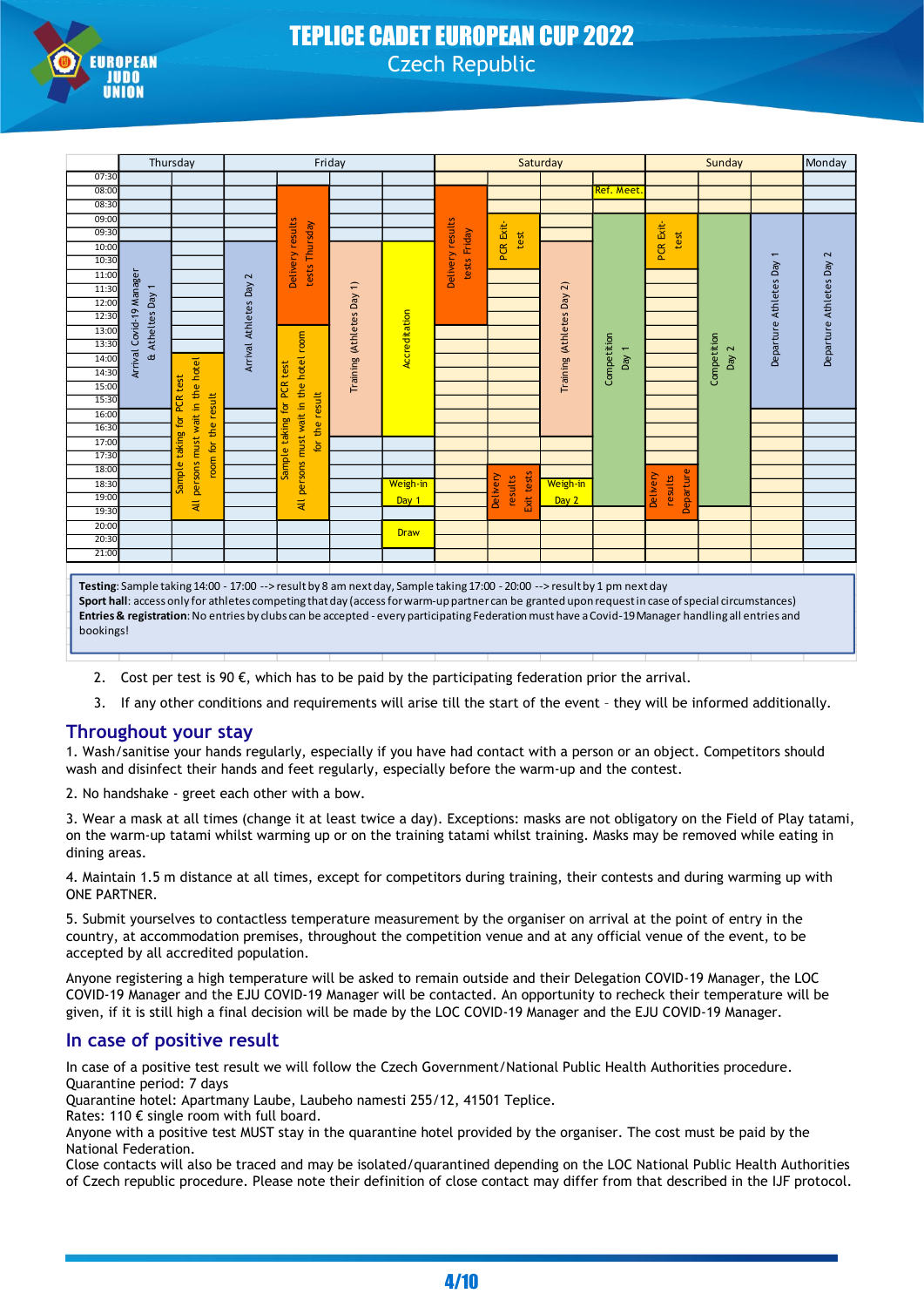

#### **Insurance**

It is the responsibility of the National Federation to ensure that in addition to their normal insurance they have sufficient insurance in place to cover any COVID-19-related costs. The organiser of the event and the EJU accept no liability for any claims relating to cancellation of the event due to COVID-19 or medical costs for any COVID-19 related illness that may affect a National Federation delegation member during the event.

### **Symptoms after arrival**

Anyone who experiences symptoms after arrival must immediately contact their Team COVID-19 Manager Local Covid Manager: Dr Libor Stepanek; tel: 00420731446275; libor.step@seznam.cz

### **Exit tests**

Exit tests may be booked with the organiser, if required. Where to book: Before to the arrival by the email: covid@czechjudo.cz. Price: 90€

### **3. Competition Place**

Sports hall "Teplice" Address: Na Stínadlech 3280, 415 01 Teplice; http://www.halateplice.cz

### **4. Age**

15, 16 and 17 years old (Born in 2005, 2006 and 2007)

### **5. Participation**

This Cadet European Cup is open for **all EJU Member Federations** Due to pandemic restrictions for the number of participants may apply. The competitors must be of the same nationality as the National Federation, which enters them.

### **6. Categories & Duration**

Male: -50kg, -55kg, -60kg, -66kg, -73kg, -81kg, -90kg, +90kg Female: -40kg, -44kg, -48kg, -52kg, -57kg, -63kg, -70kg, +70kg Duration: 4 minutes Golden Score: No time limit

### **7. Entry Fee**

The EJU entry fee of **10€** per athlete must be paid.

### **8. Deadlines**

Visa, Invitation Application and entry form: Tuesday, 05<sup>th</sup> April 2022 Hotel Reservation: Entity Reservation: Entity Reservation: Entity Reservation: Hotel Payment: Friday, 25th March 2022 JUDOBASE Registration for delegations & referees: **st April 2022 Travel details:** Friday, 25<sup>th</sup> March 2022 Rooming List: Friday, 25<sup>th</sup> March 2022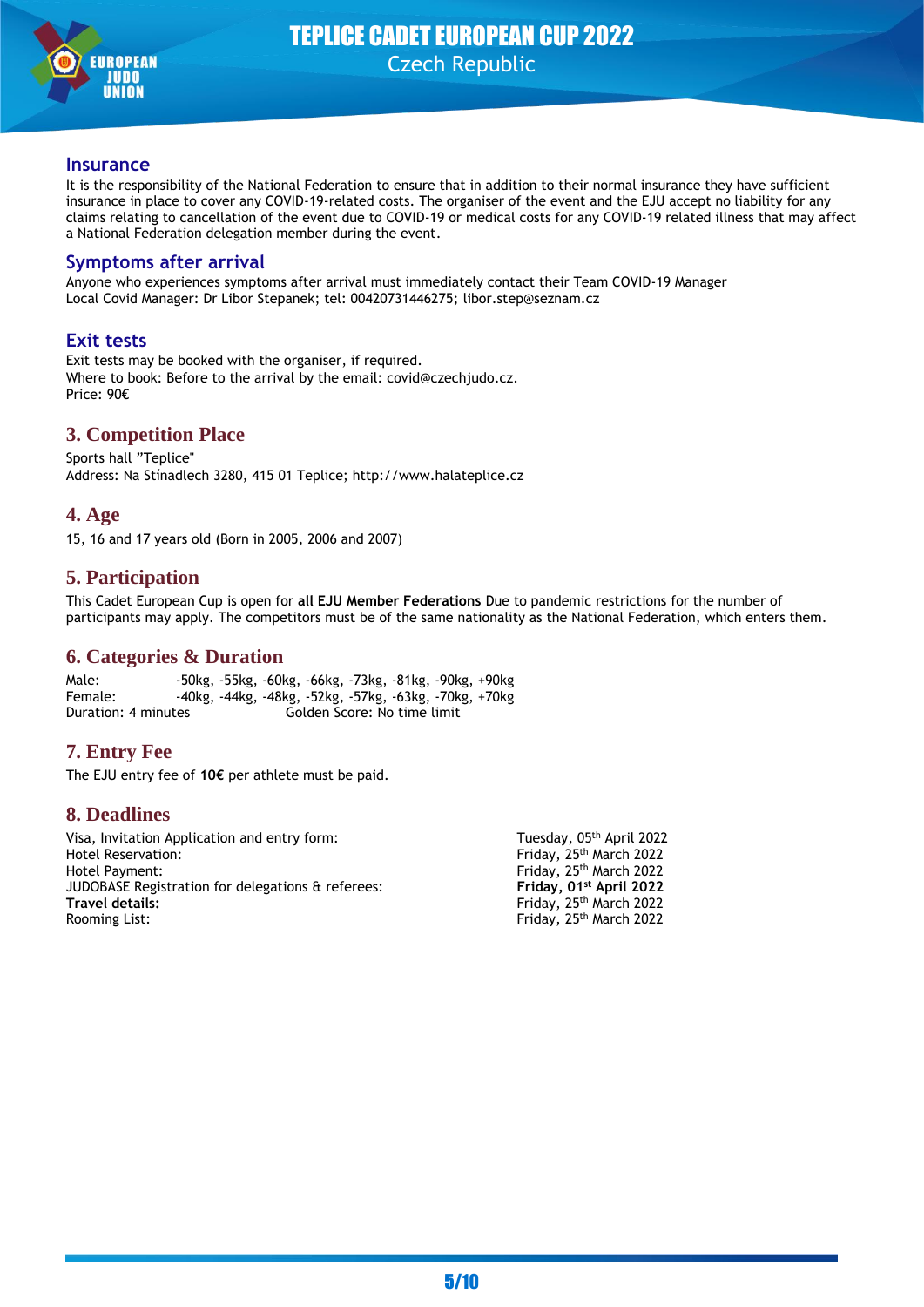

### **9. Program**

Attention: The schedule may be modified according to total number of entries and circumstances of competition.

| Thursday, April 07th 2022                                                                    |                                                                                                       |                           |  |  |
|----------------------------------------------------------------------------------------------|-------------------------------------------------------------------------------------------------------|---------------------------|--|--|
| Not later than 16:00                                                                         | Hotel Panorama<br>Arrival of Covid Managers and athletes competing on Saturday                        |                           |  |  |
| $14:00 - 20:00$                                                                              | Hotel Panorama<br>PCR testing                                                                         |                           |  |  |
| Friday, April 08th 2022                                                                      |                                                                                                       |                           |  |  |
| Not later than 16:00                                                                         | Arrival of athletes competing on Sunday                                                               | Hotel Panorama            |  |  |
| $10:00 - 17:00$                                                                              | Accreditation                                                                                         | Hotel Panorama            |  |  |
| $14:00 - 20:00$                                                                              | PCR testing                                                                                           | <b>Hotel Panorama</b>     |  |  |
| $18:00 - 18:30$                                                                              | Unofficial weigh-in                                                                                   | Hotel Panorama            |  |  |
| $18:30 - 19:30$                                                                              | Official weigh-in Girls:<br>-40, -44, -48, -52 kg<br>Hotel Panorama<br>-50, -55, -60, -66 kg<br>Boys: |                           |  |  |
| 20:00                                                                                        | Draw                                                                                                  | Online                    |  |  |
| Saturday, April 09th 2022<br>Girls: -40, -44, -48, -52 kg<br>Boys: -50, -55, -60, -66 kg     |                                                                                                       |                           |  |  |
| $07:30 - 11:00$                                                                              | <b>PCR testing</b>                                                                                    | Hotel Panorama            |  |  |
| 08:00                                                                                        | Referee Meeting                                                                                       | Sports Hall               |  |  |
| 09:00                                                                                        | Eliminations/Repechage/Semi finals<br><b>Sports Hall</b>                                              |                           |  |  |
| After                                                                                        | Final Block: Bronze Medal Contests, Finals                                                            | Sports hall               |  |  |
| $18:00 - 18:30$                                                                              | Unofficial weigh-in                                                                                   | Hotel Panorama            |  |  |
| $18:30 - 19:30$                                                                              | Official weigh-in Girls:<br>$-57, -63, -70, +70$ kg<br>-73, -81, -90, +90 kg<br>Boys:                 | Hotel Panorama            |  |  |
| Sunday, April 10th 2022<br>Girls: -57, -63, -70, +70 kg<br>Boys: -73, -81, -90, +90 kg       |                                                                                                       |                           |  |  |
| $7:30 - 11:00$                                                                               | <b>PCR testing</b>                                                                                    | Hotel Panorama            |  |  |
| 09:00                                                                                        | Sports hall<br>Eliminations/Repechage/Semi finals                                                     |                           |  |  |
| After                                                                                        | Final Block: Bronze Medal Contests, Finals                                                            | Sports hall               |  |  |
| Monday-Wednesday, April 11 <sup>th</sup> -13 <sup>th</sup> , 2022 - EJU Training Camp Cadets |                                                                                                       |                           |  |  |
| $08:45 - 12:15$                                                                              | Training                                                                                              | Sports Hall Na Stinadlech |  |  |
| $15:15 - 19:00$                                                                              | Training                                                                                              | Sports Hall Na Stinadlech |  |  |

### **10. JUDOBASE Registration**

All participants and delegates must be registered for this event in the IJF Registration System (**JUDOBASE)**: <https://admin.judobase.org/>

Deadline for JUDOBASE Registration is **Friday, April 01 st 2022**

|                                                                                          | <b>NO IJF Official ID Card</b>                     | Late entry                | Replacement<br><b>IJF Official ID Card: YES</b> |
|------------------------------------------------------------------------------------------|----------------------------------------------------|---------------------------|-------------------------------------------------|
| <b>Athletes</b>                                                                          |                                                    |                           | 0€                                              |
| <b>Other delegates</b><br>(Head of delegation,<br><b>Coaches, Physios,</b><br>Doctors, ) | • ENTRY NOT POSSIBLE<br>• REPLACEMENT NOT POSSIBLE | <b>ENTRY NOT POSSIBLE</b> | 0€                                              |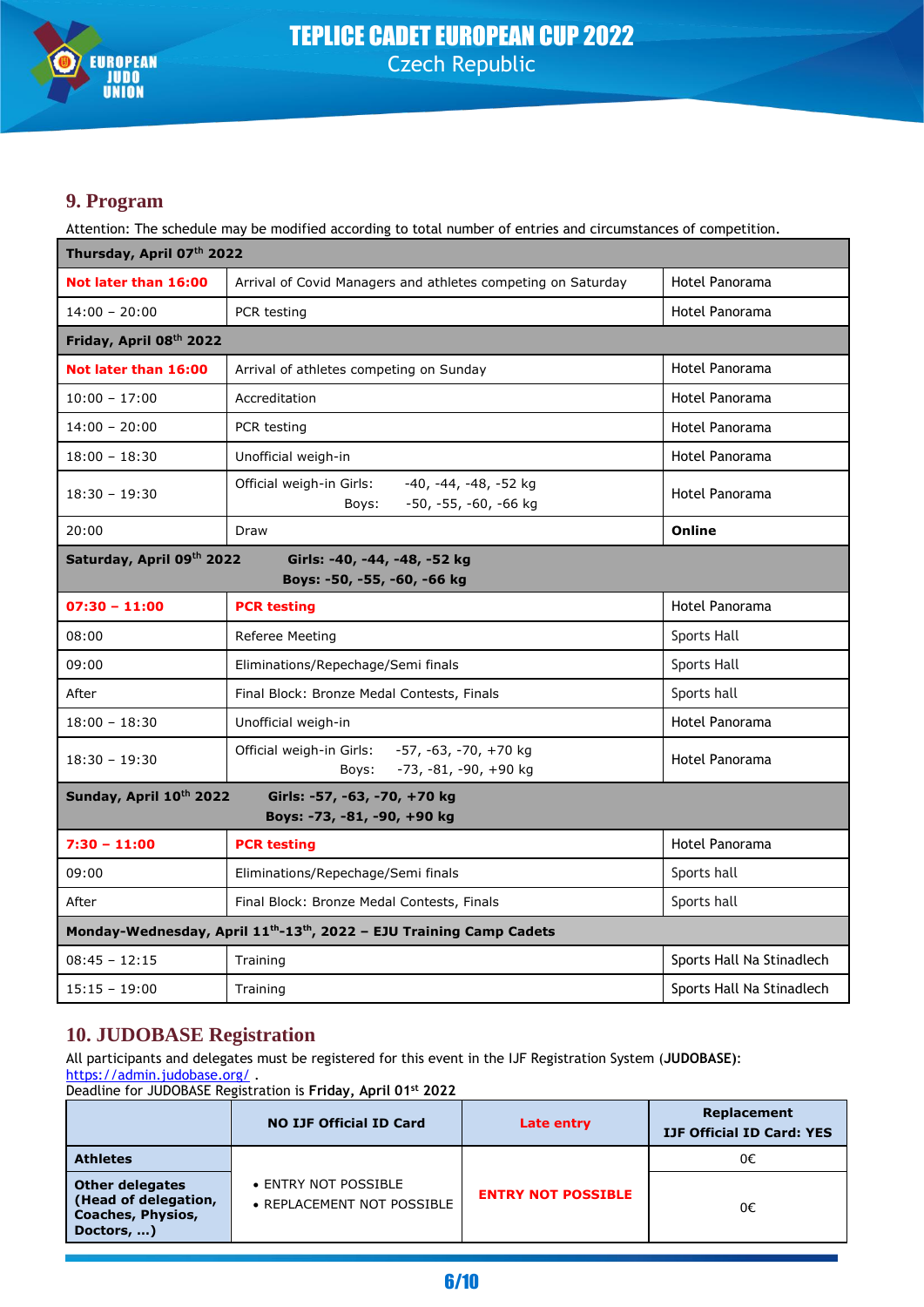

#### **Please note:**

- **Late entries are NOT POSSIBLE, only replacements 1:1.**
- Persons, who are banned by their Federation or IJF cannot be entered as late entry or replacement.

### **11. Accreditation & Control of Nationality**

At least one team delegate (and not more than 2) who have been tested on spot and received negative results must attend the accreditation on **Friday from 10:00 – 17:00** on time in order to confirm the entries of all athletes and officials with his signature on the delegation confirmation list. A delayed appearance or no-show may result in the exclusion of all participants from the draw and the event. In case of unforeseen delay of arrival, the National Federation must immediately contact both the organiser and the EJU [\(headoffice@eju.net\)](mailto:headoffice@eju.net). Passports or photocopies of passports from all competitors must be available on request (national ID Card showing nationality, picture and date of birth or a copy is also accepted). The competitors must not be present at the nationality control.

**Very important:** Each National Federation must be represented by a team leader or coach responsible for registration of **ALL athletes from the respective National Federation**, regardless club or other membership. **Every National Federation will be accepted for accreditation only once**, when all entries and payments can be confirmed at the same time.

### **12. Competition Mode**

The competition will be conducted in accordance with the latest IJF SOR and IJF Refereeing Rules.

- Competition systems according to number of participants:
	- 6 and more entries: Double repechage • 3,4,5 entries: Round robin
	- 2 entries: better of 2 fights, if 1-1 the third match will decide

In order for an athlete to obtain points for the IJF Cadet Ranking List, her/his weight category should have participants from at least 2 different countries. If this is not the case, the competition can still be held, according to the organiser's decision. If, by the nominal deadline, there is only one country inscribed in any weight category, the organiser is obliged to inform immediately the National Federation concerned.

### **13. Draw**

The draw will be held ONLINE.

Seeding: The top eight (8) from the entered competitors in each weight category will be seeded according to the current IJF Cadets World Ranking List.

### **14. Weigh-in**

Official weigh-in for each weight category is held the evening before the competition day (see program).

Athletes are not allowed to weigh-in naked. Boys must wear at least underwear and girls at least underwear and a T-shirt. Additional 100g will be allowed for their weight category limits.

**Athletes must present their EJU accreditation card and their passport** (National ID Cards showing nationality, picture and date of birth are also accepted).

Official scales or test scales will be available for test weigh-in on Friday and Saturday from 08:00 – 22:00 (except during official weigh-in from 18:30-19:30).

### **15. Refereeing**

Each federation may enter 2 referees. The organizing federation may enter as many referees as required for the realization of the tournament but giving priority to their own Continental/International referees first and then their national referees with the highest national license with at least 2 years of experience.

If enough Continental/International referees are inscribed in Judobase, the organizing federation has to limit its number of national referees to 1 per mat.

**JUDOBASE registration deadline for referees: Friday, 01 st March 2022 The bow:**

- The contestants must not shake hands BEFORE the start of the contest.
- When the athletes are leaving the mat they must wear judogi in proper way and are not allowed to take out any part of the judogi or the belt before leaving the field of play.

### **16. Coaching**

All coaches must fully adhere to the Code of Conduct for Judo Coaches. Dress Code Elimination rounds: National track suit with trousers reaching down to shoes or jacket suit with tie

7/10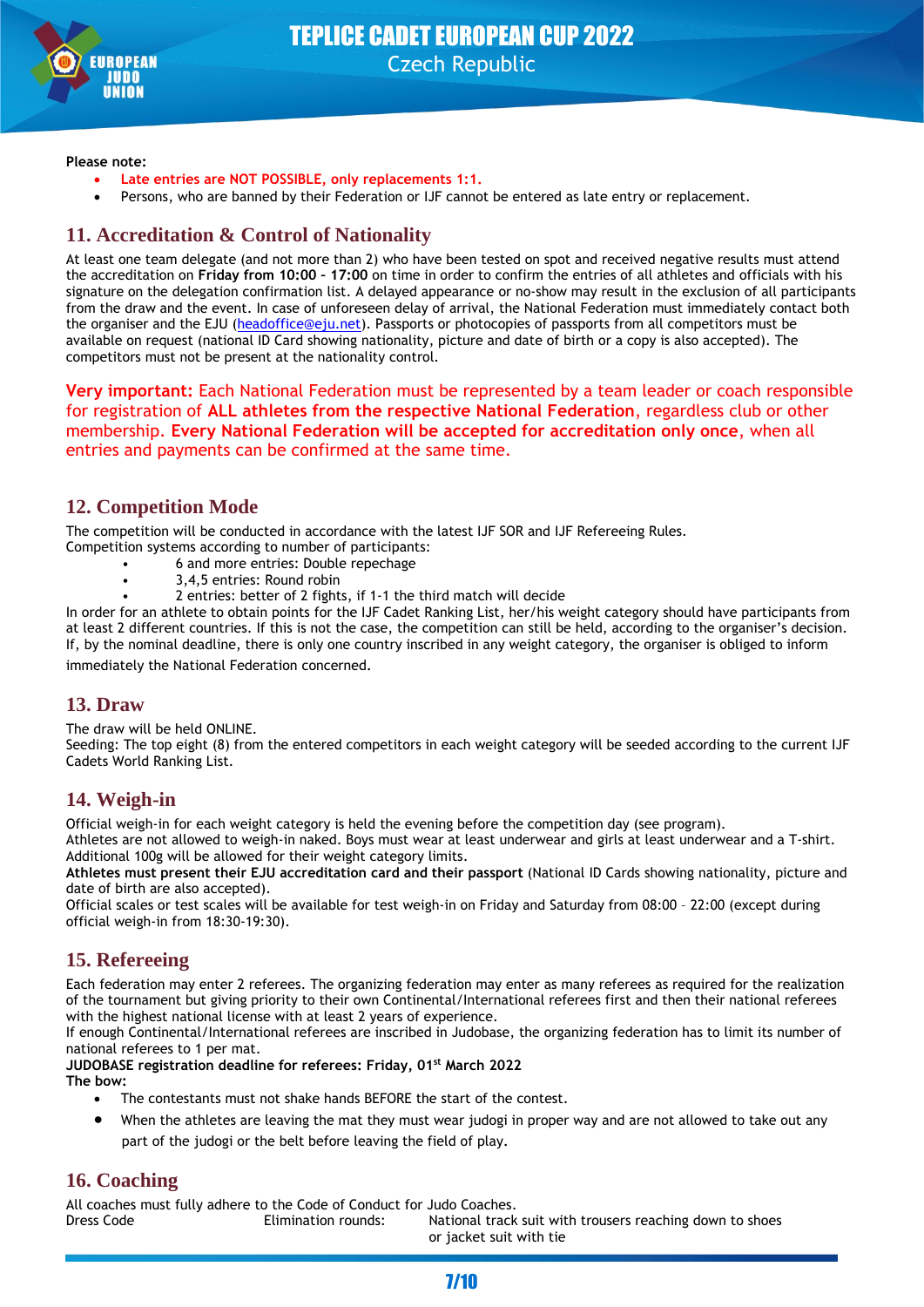

Final block: Jacket suit with tie

### **17. Transport**

Airport: Airport Vaclava Havla, Prague Railway station: Teplice Bus station: Teplice

Transfers from Airport Vaclava Havla, Prague to teplice Will be charged 20 € per person 1 way.

The organizer will provide transfers between the airport and official hotels, between the official hotels and competition venue, draw, accreditation and official weigh-in places. During pandemic time ONLY official transportation can be used.

No other transportation, including taxis and own cars can be used when in the bubble.

### **18. Accommodation**

All delegations, who inscribe for an EJU event, must reserve their accommodation in the official hotels published in the event outlines. The reservation must be made with the local organising committee (not directly with the hotel). Due to the COVID-19 situation ALL participants must stay in the official hotel for the entire period of their stay, as the bubble-to-bubble concept is used at this event.

Hotel Panorama\*\*\*

Address: U Panoramy 2959, Teplice, 415 01; check-in time: 14:00; check-out time: 10:00 Distance to the airport: 100 km (1,5 hours driving); distance to the sports hall: 3 km (10 min. driving)

| Prices per person    | Full board/2nights | Full<br>board/3nights |  |  |  |
|----------------------|--------------------|-----------------------|--|--|--|
| Single room          | 250€               | 375 €                 |  |  |  |
| Double / Triple room | 190 €              | 285€                  |  |  |  |

**Extra nights (Full board): Single: 125 €; Twin/ Triple: 95 €**

**Hotel booking and transfers have to be made directly with the organiser:** ejuteplice22@seznam.cz **Hotel reservation deadline:** Friday, 25th March 2022 (hotel reservation after the deadline will be charge with 10%) Hotel payment deadline: Friday, 25<sup>th</sup> March 2022

Cash payment upon arrival is allowed. Credit cards are not accepted on spot.

**Cancellations** Till March 25, 2022: full refund After March 25, 2022: no refund, 100% of the hotel costs must be paid

#### **In case of tournament cancellation by the EJU or the Czech authorities full payment will be refunded**.

Important: Injuries, visa problems or sickness are not valid reasons for cancellation of rooms.

In case of any damage to hotel property or competition venue caused by members of a delegation, their national federation will be charged by the organizing committee.

### **19. Payment**

| Name of bank:      | MONETA MONEY BANK.                             |
|--------------------|------------------------------------------------|
| Bank Address:      | Vítězné nám. 2, 160 00 Praha 6, Czech Republic |
| IBAN:              | CZ14 0600 0000 0001 8106 0351                  |
| SWIFT address:     | <b>AGBACZPP</b>                                |
| Payment Reference: | EC CADETS CZE 2022 "COUNTRY + CLUB"            |

After the reservation a document with a number reference will be send to the National Federation, please use this number as reference of payment and for the accreditation.

Credit cards can not be accepted on spot.

All bank fees and money transfer costs must be paid by the sender federation. The person attending accreditation must bring proof of the bank transfer.

### **20. Judogi Control**

#### **Approved Judogi**

All Judoka must compete in IJF Approved Judogi (only red label allowed) and Judogis from all IJF suppliers are allowed (see www.ijf.org → https://www.ijf.org/supplier-list). **Judogi Control**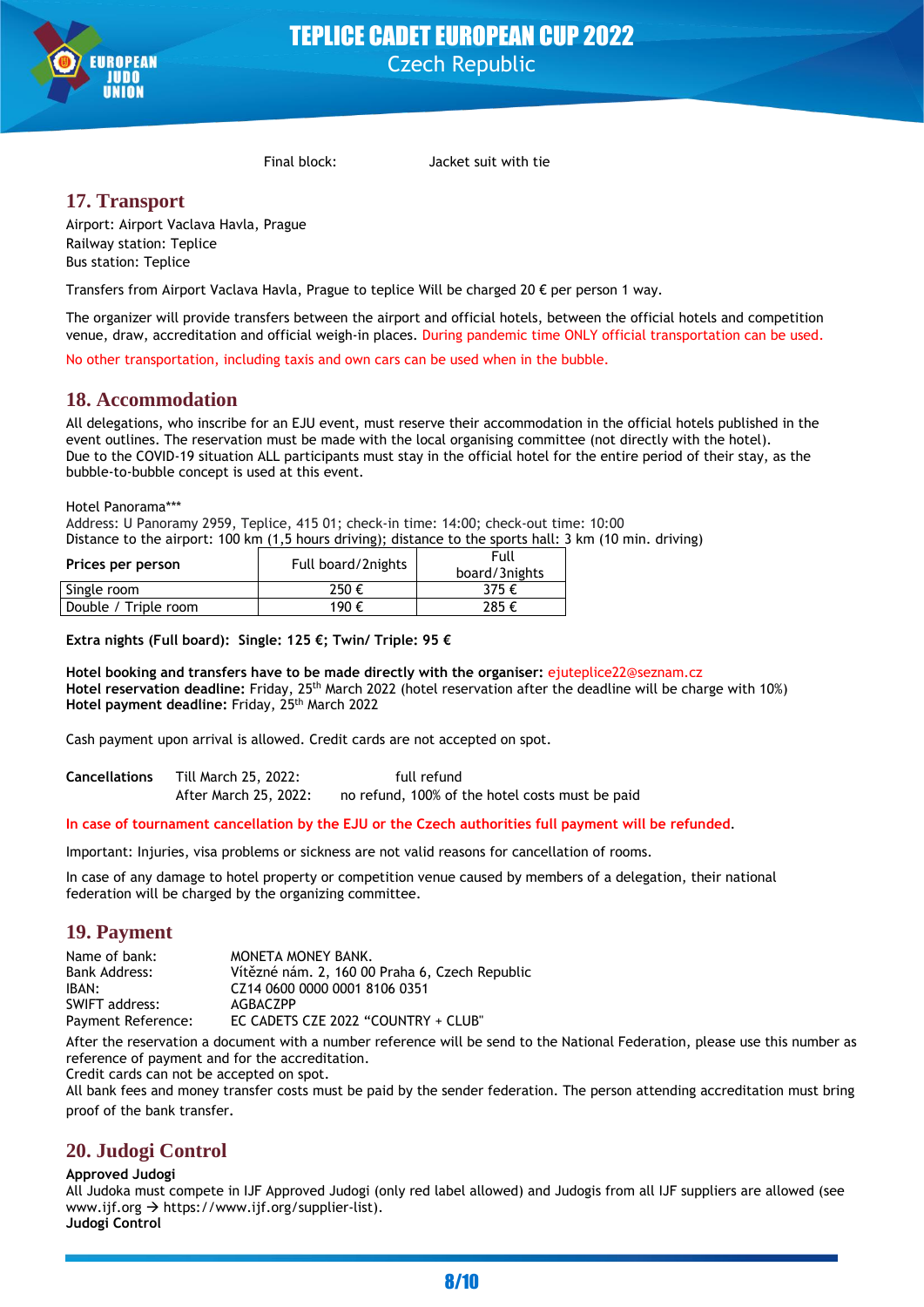

It will be operated with a Sokuteiki prior to the fight. Judogi must have an IJF Official Label "APPROVED JUDOGI" with an optical code which cannot be falsified. The label will be controlled with an optical lamp. Each of the competition clothing articles (jacket, trousers and belt) must have an IJF official label.

#### **Backnumber**

Each competitor taking part in the EJU events is obliged to have sewn on the back of his Judogi the official backnumber (both EJU and IJF are allowed) bearing his surname and his National Olympic Committee abbreviation. The backnumber can be ordered from [www.mybacknumber.com](http://www.mybacknumber.com/) or [www.officialbacknumber.com](http://www.officialbacknumber.com/) (Attention: production and delivery may take around 4 weeks).

The SPONSOR part (if needed) will be given to the head of delegation during registration, and the athletes can stick it themselves using the special glue on the back number.

#### **Markings and Advertising**

The space on the *shoulder stripes* (25cm x 5 cm on both right and left side) and on the *upper arms* (10cm x 10cm on both right and left side) can be either used for own sponsors of the Federation or Judoka or EJU Suppliers, *BUT not for any other Judogi supplier*.

The space on the *right chest* (5cm x 10cm) can be used by the Judoka for his/her own sponsor. The logo of a Judogi brand can only be used, if it corresponds with the brand of the Judogi itself and if it is an EJU Supplier. Further, no logo of a competing brand of the advertising reserved for the Federation can be used (unless approval granted by the Federation).

*Please note*: On all advertising spaces it is strictly prohibited to promote tobacco, alcohol, any substances listed in the doping code, or any product or service contrary to public morals. The space on the *left chest* (10cm x 10cm) can be used for the national colours or the national emblem corresponding with the IOC code on the backnumber (regional emblems are not allowed).

All other markings on the Judogi, like Judogi brand logos, name of Judoka, etc. have to comply with the IJF Judogi Rules. Detailed information is available on<http://www.eju.net/statutes>.

**Important:**

- If an athlete does not respect the Judogi rules, the athlete will not be permitted to pass the Judogi Control, and the coach who is responsible for the athlete will be suspended for the rest of the competition day.
- The organiser is not obliged to provide reserve Judogi at Judogi Control, but the athlete is allowed to present himself in another IJF Approved Judogi, complying with the Sokuteiki rule (and without backnumber) - in this case no coach can go with this athlete to the mat!
- In the case of a repeated offence the coach will be suspended for the rest of the competition.

### **21. Responsibility of Federations**

The competitors will compete under the full responsibility of their federations. Insurance: Each national federation is responsible for insuring its competitors against "injury and third part risk (public liability)" during the period of the event. The European Judo Union and the organiser decline all responsibility.

#### **Consent for Photography/Videos/Filming**

Delegates inscribed by their National Federations for EJU events consent to the EJU and its media partners to use content of them, including data, live results, photographs and/or video recordings (hereafter referred to as Media). This media may be obtained from National Federations and EJU. It will also be acquired by the EJU and its media partners from in and around all EJU event venues. Media could be used in print and digital media formats including print publications, websites, emarketing, posters banners, advertising, film, broadcast, social media, education purposes and other purposes. The National Federation must ensure that they have the permission of each delegate or in the case of a minor the permission of the parent/guardian. If a delegate does not give consent, then the National Federation must inform the European Judo Union by writing to headoffice@eju.net.

### **22. Anti-Doping**

Anti-doping tests might be executed according to the **IJF MEDICAL AND ANTI-DOPING HANDBOOK (IJF SOR – Appendix E)**.

### **23. Media**

Journalists can apply for Media accreditation online using the following link: https://www.eju.net/media/ Due to the Covid-19 situation the restrictions for Media attendance may apply.

### **24. Visa**

For nations who need VISA to enter Czech Republic, please send the enclosed "Visa and Invitation Application Form" fully filled not later than Tuesday, 05<sup>th</sup> April 2022